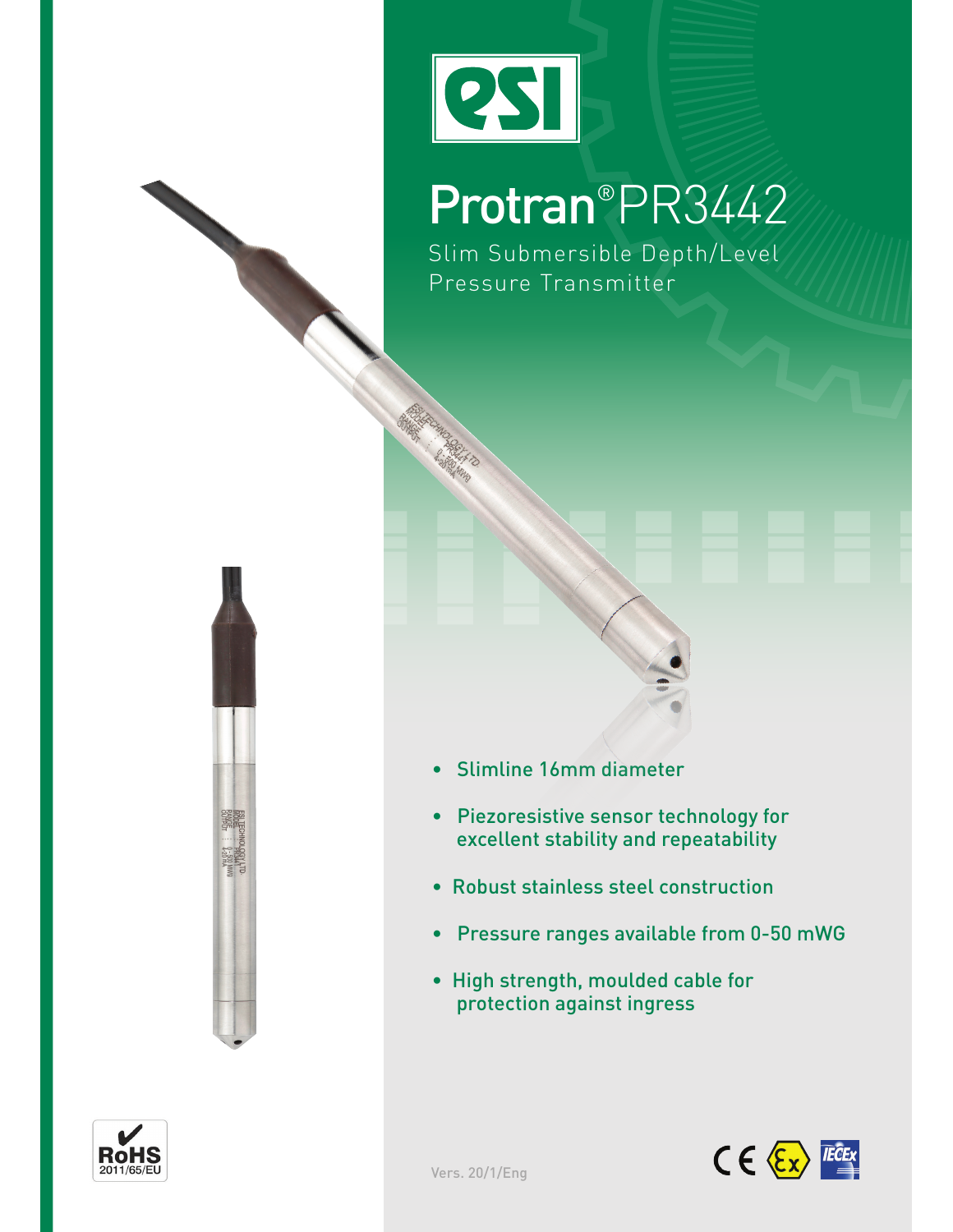

#### **Description**

The PR3442 ultra slim submersible transmitter has been designed for the accurate measurement of the depth and level of liquids in borehole applications.

Standard output signal is 4-20 mA two wire. Supply range 13-36 Vdc, with integral transient voltage protection. Electrical connection is via a high strength moulded polyurethane cable with internal tube for excellent trouble-free venting to the surface atmosphere. The standard depth transmitter is ftted with a stainless steel nose cone with radial inlet holes to prevent sludge build-up. The PR3442 has a slim-line 16 mm diameter suitable for 19 mm boreholes or greater.

Applications include borehole level and reservoir level monitoring, water mains pressure measurement in inspection chambers, power level and outlet pressure measurement on submersible pumps.

#### **Dimensions (in mm)**

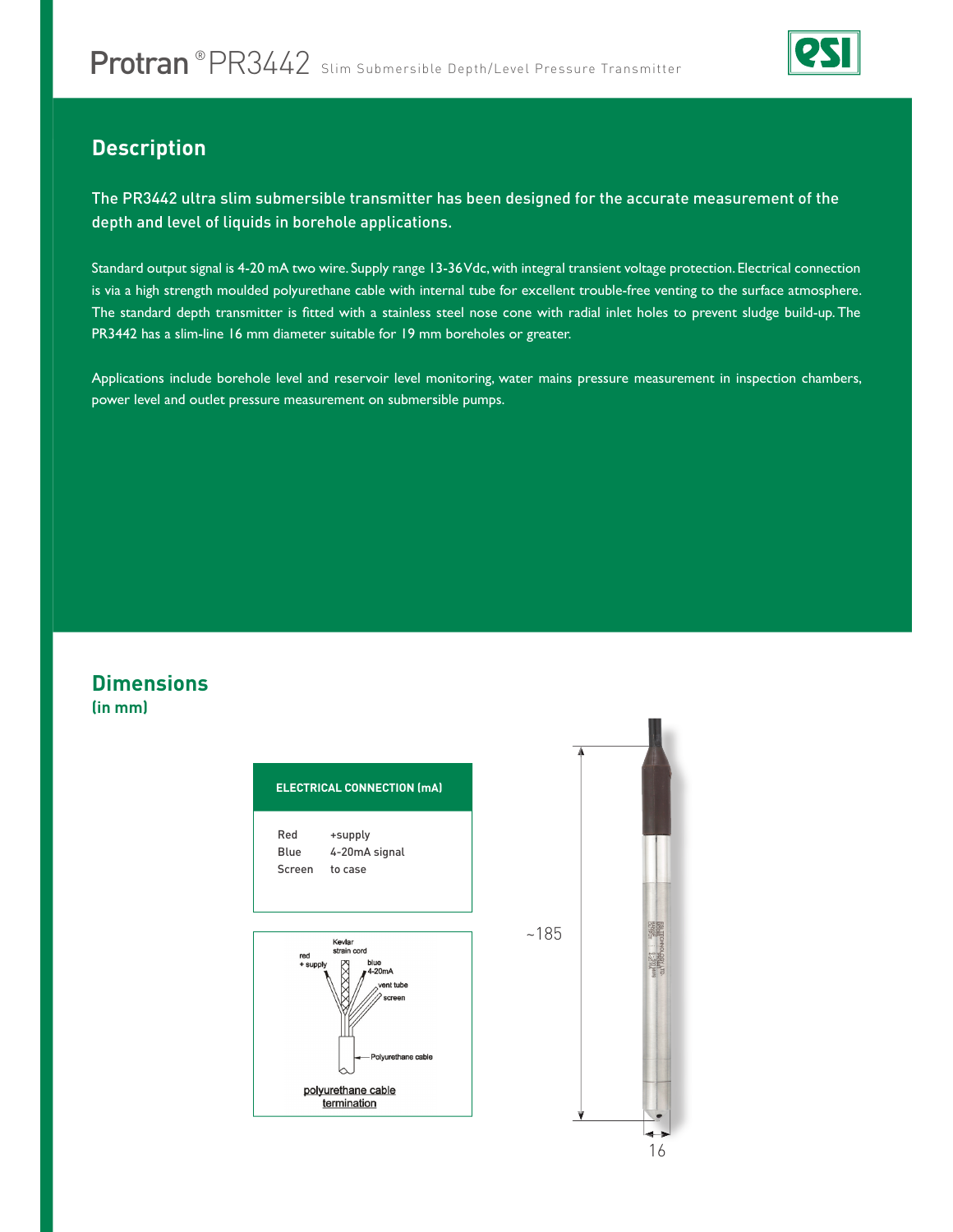

#### **Technical Data**

| <b>Type:</b>                                    | <b>PR3442</b>                                                                                                                                                                               |  |  |  |  |  |
|-------------------------------------------------|---------------------------------------------------------------------------------------------------------------------------------------------------------------------------------------------|--|--|--|--|--|
| <b>Sensor Technology:</b>                       | Isolated Piezoresistive Silicon                                                                                                                                                             |  |  |  |  |  |
| <b>Output Signal:</b>                           | 4-20 mA (2 wire)                                                                                                                                                                            |  |  |  |  |  |
| <b>Supply Voltage:</b>                          | 13-36 VDC                                                                                                                                                                                   |  |  |  |  |  |
| <b>Pressure Reference:</b>                      | Vented or Sealed Gauge                                                                                                                                                                      |  |  |  |  |  |
| <b>Protection of Supply Voltage:</b>            | Protected against supply voltage reversal up to 50 V                                                                                                                                        |  |  |  |  |  |
| <b>Standard Pressure Ranges</b><br>(mWG):       | $0-30$ mWG; $0-50$ mWG; $0-80$ mWG; $0-100$ mWG; $0-150$ mWG; $0-250$ mWG; $0-500$ mWG<br>(other options available)                                                                         |  |  |  |  |  |
| <b>Standard Pressure Ranges (psi):</b>          | 0-50 psi; 0-75 psi; 0-100 psi; 0-150 psi; 0-200 psi; 0-300 psi; 0-750 psi (other options available)                                                                                         |  |  |  |  |  |
| <b>Overpressure Safety:</b>                     | 2x all ranges                                                                                                                                                                               |  |  |  |  |  |
| <b>Load Driving Capability:</b>                 | 4-20 mA: RL < [UB - 13 V] / 20 mA (e.g. with supply voltage (UB) of 36V, max. load (RL) is 1150 $\Omega$ )                                                                                  |  |  |  |  |  |
| <b>Accuracy NLHR:</b>                           | $\leq \pm 0.3$ % of span BFSL                                                                                                                                                               |  |  |  |  |  |
| <b>Zero Offset and Span Tolerance:</b>          | ±0.5% FS at room temperature                                                                                                                                                                |  |  |  |  |  |
| <b>Operating Ambient</b><br><b>Temperature:</b> | $-20$ °C $- +60$ °C (-4 °F to $+140$ °F)                                                                                                                                                    |  |  |  |  |  |
| <b>Operating Media Temperature:</b>             | Media must not freeze around the sensor                                                                                                                                                     |  |  |  |  |  |
| <b>Storage Temperature:</b>                     | +5 °C to +40 °C (+41 °F to +104°F) Recommended Best Practice                                                                                                                                |  |  |  |  |  |
| <b>Temperature Effects:</b>                     | ±2.0% FS total error band for -20 °C - +60 °C. Typical thermal zero and span coefficients +/0.03%FS/°C                                                                                      |  |  |  |  |  |
| <b>Electromagnetic Compatibility:</b>           | Emissions: EN61000-6-4; Immunity: EN61000-6-2; Certification: CE Marked                                                                                                                     |  |  |  |  |  |
| <b>Insulation Resistance:</b>                   | $>$ 100 M $\Omega$ @ 50 VDC                                                                                                                                                                 |  |  |  |  |  |
| <b>Wetted Parts:</b>                            | SAE 316L stainless steel housing and diaphragm, polyurethane cable and nitrile (NBR) o-ring seal                                                                                            |  |  |  |  |  |
| <b>Pressure Media:</b>                          | All fluids compatible with SAE 316L stainless steel, polyurethane and nitrile (NBR)                                                                                                         |  |  |  |  |  |
| <b>Pressure Connection:</b>                     | Stainless steel nose cone with radial pressure inlets                                                                                                                                       |  |  |  |  |  |
| <b>Electrical Connection:</b>                   | Submersible black polyurethane cable moulded to housing. With integral screen, Kevlar strain cord and vent tube.<br>Conductor size 7/0.20 mm (24 AWG), resistance 8.9 $\Omega$ / 100 m (x2) |  |  |  |  |  |
| Net. Weight (Kg):                               | $0.4$ Kg                                                                                                                                                                                    |  |  |  |  |  |